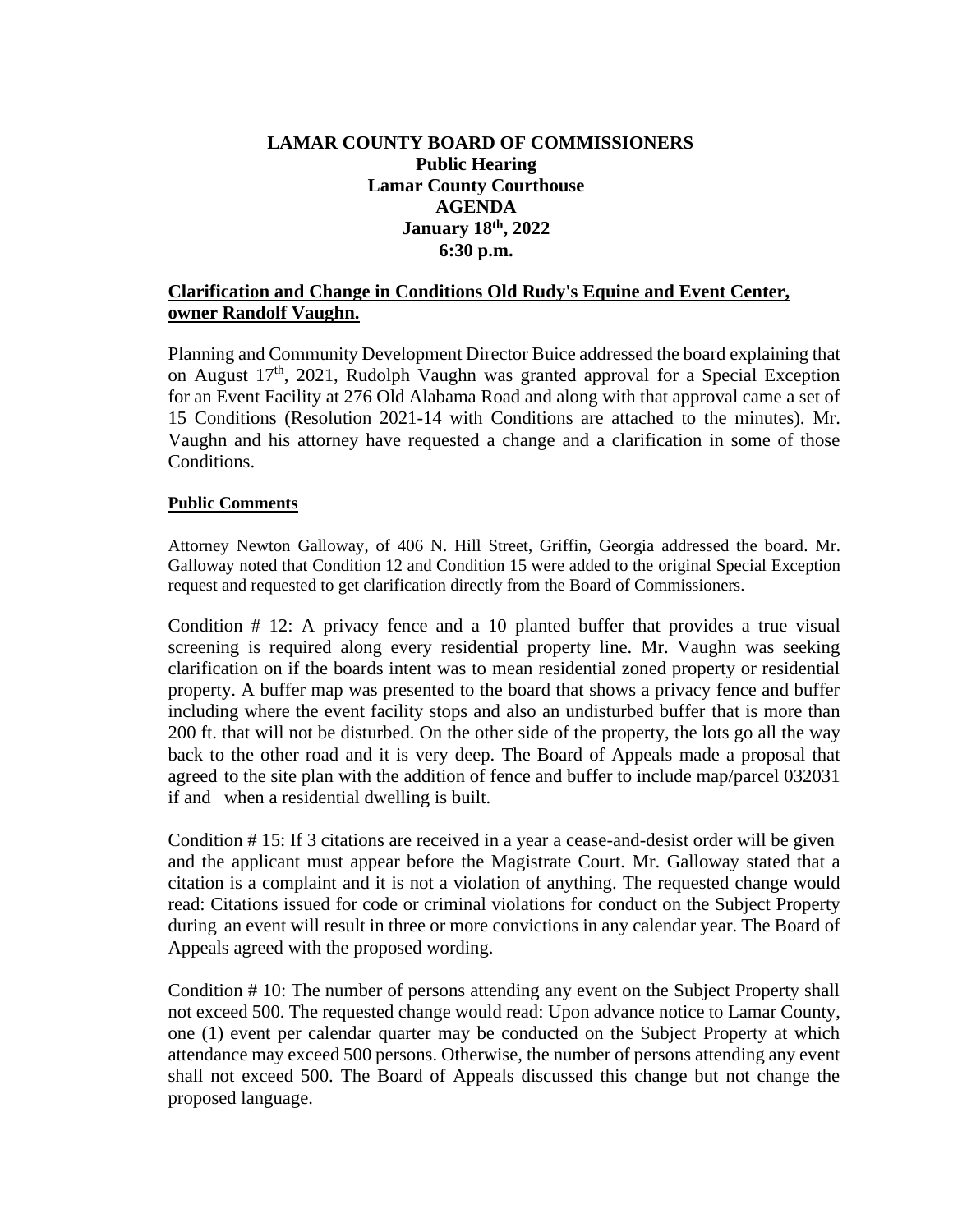Commissioner Thrash stated that she had heard that there was a flyer being passed around regarding an event on January  $30<sup>th</sup>$ , 2022, that promotes a Bring Your Own Beer (BYOB). Condition # 8 states that the service of alcoholic beverages at any event conducted on the Subject Property must comply with Lamar County Code, Section 2-3-21(1) and (2) (Authorized Catered Functions). Attorney Galloway said that he knew that there was a flyer but said that he had not seen it. It was explained to Mr. Vaughn and the event promoter what the rules mean and that he cannot sell alcohol unless a licensed person comes in and serves is. BYOB means that an adult brings their own alcohol and there are no cash transactions or a sale. Condition # 8 would not prevent someone from showing up with alcohol for their own consumption.

Commissioner Thrash referenced Condition # 15 and having the 3 citations. Mr. Galloway stated that it does not have to be Mr. Vaughn's conduct or the event promoter's conduct that leads to a citation if a code violation occurs. It could be that it is someone that is there at the event that is causing the problem. Commissioner Thrash wanted to know why he would put out a flyer that says BYOB when he should be doing everything to protect his property. Mr. Galloway stated that this first event is viewed as a learning curve. Vice-Chairman Heiney stated that they have a lot of knowledge on this type of facility because of the Horse Track on High Falls Road that has had a lot of complaints about noise and traffic. Mr. Galloway stated that Mr. Vaughn's proposed event is expected to have between 200 to 300 people and they have conditions in place that the Board of Commissioners approved. Mr. Galloway said that the contract for the event is consistent with the conditions and if alcohol is sold it will have to be catered. Commissioner Thrash noted that they do not want an event facility like the one on High Falls Road. In Condition # 15 the words: "an event will result in three or more convictions" that was not the intent of this condition plus in Condition # 12 she did not understand the privacy fence and the planted buffer because she clearly said that there should be a visual screening so that any of the property owners or any of the residents do not have to look out their window and see this event. Mr. Galloway said that the Board of Commissioners added and approved the text of Condition # 12 and the question that he raised was residence or residential zoning. Mr. Vaughn has a visual screen for every place and every adjoining property either by fence or planted buffer. There was no intent to say that the visual screening was not there.

Commissioner Traylor asked how they would monitor the ticket sales and the crowd total and why they were asking for a larger number of persons before they even know if they can manage 300 persons. The first event was supposed to be a learning curve so why would they ask to increase the number of persons, who could attend the event, to more than 500. Mr. Galloway said that it was in Mr. Vaughn's rights to ask for this request. There will be tickets sold and monitored which will determine the attendance. This will be done at the front and there will also be security. Mr. Galloway said that if this was a musical event, they would still have to have a crew of people there to setup and are they counted among the 500 people limit. Mr. Galloway asked if someone wanted to have a wedding or a birthday party, or a performance on the stage, could they not bring their own lawn chairs and a bottle of wine. Mr. Galloway noted that sales were plainly covered.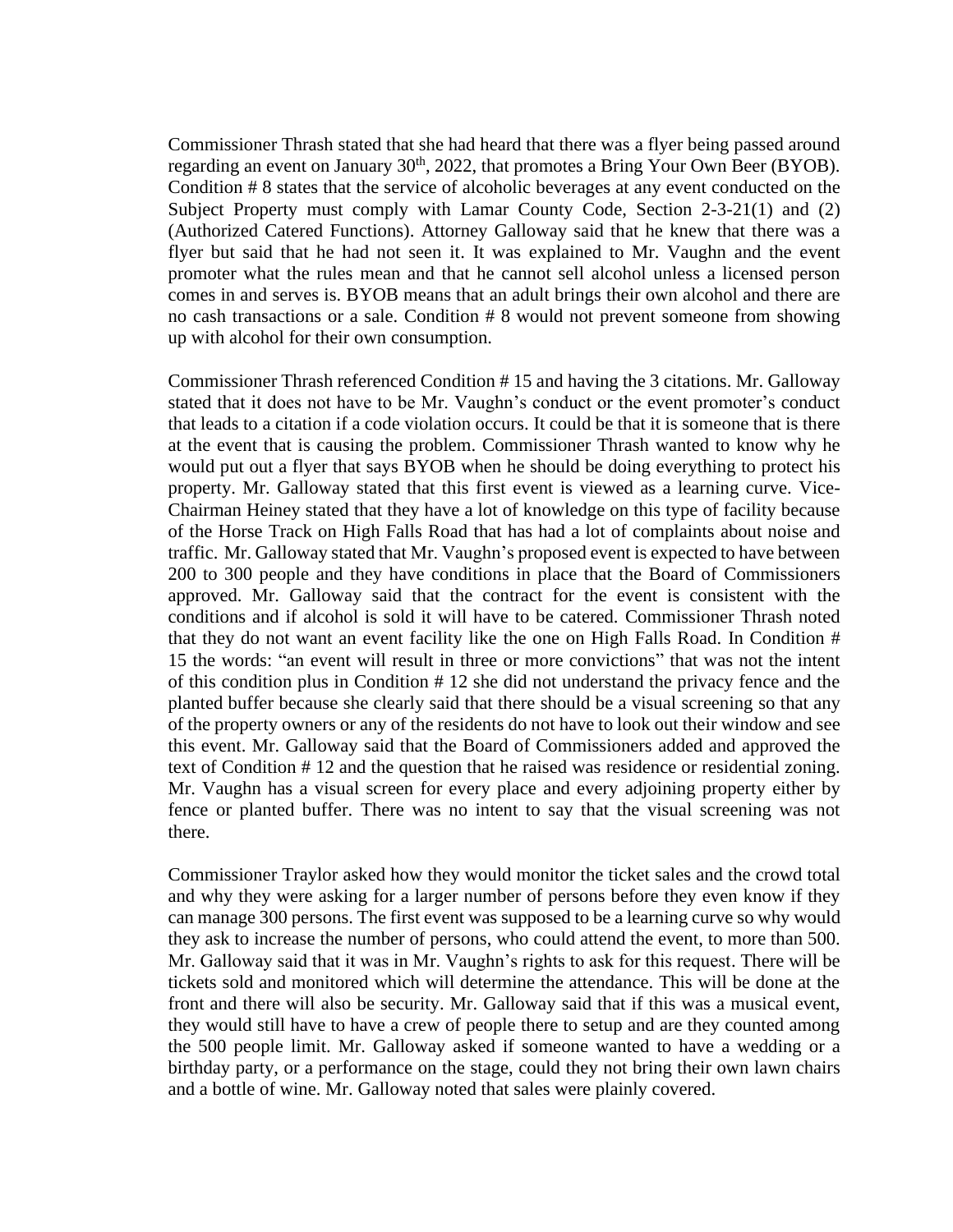Chairman Glass said that in Condition #12 the objective was to provide a visual screening. and that was the reason for both the privacy fence and 10 planted buffer and just because there is a natural buffer it may not provide a visual screening. Mr. Galloway said that he has walked every line of the property and the property line where the event stops is protected by a 200 ft. of undisturbed buffer. Chairman Glass said that there intent is to provide visual screening year-round.

Vice-Chairman Heiney requested that they stand firm on Condition # 15 regarding citations in order to protect the people and if Condition # 10 is increased to more than 500 people you will trigger the citations. Mr. Galloway pointed out that a citations is a complaint and is not a proof of guilt and it not appropriate to complain without basis.

Commissioner Horton said that he has been out to Mr. Vaughn's property and the property runs deep. There is a tree buffer and there are more trees that he has planted. It will be determined by Mr. Vaughn and his Administration to make this event run correctly and if he stays on top of it most of this could work.

Chairman Glass said that if they issue citations and wait for the convictions then there is no relief for the citizens. Mr. Galloway said that they are asking the board to strike a balance regarding fairness because a citation can be issued by anyone for anything. Chairman Glass disagreed and said that there is some level of process before a citation can be issued. Mr. Galloway said that in his experience a complaint will lead to some type of code citation. There has to be a balance between prohibiting someone from just asserting anything and being able to get a citation issued. If a criminal citation goes into a State Court and not a Magistrate Court, that could happen.

Mr. Rudolph Vaughn of 370 Old Alabama Road, Milner, Georgia addressed the board. Mr. Vaughn stated that he had been working on this property for over 4 years and said that he understood the rules and regulations. He said that he was looking for an opportunity to make it work. Mr. Vaughn said that he was not looking for failure but success therefore he puts one hundred percent effort into whatever he does whether it requires crowds, security, music or whatever and the only thing he is asking for is an opportunity. He said that an empty wagon makes a lot of noise and he does what he has to do and tries to get along. Mr. Vaugh said that he has been through a lot in his 56 years and he puts faith in God and not man. He said that he is asking for an opportunity and if he gets 3 citations he is completely shut down. Mr. Vaughn said that he has over 200 acres and he is putting his whole life savings into this event facility and he plans on making it work.

Planning and Community Development Director Buice requested to clarify two points. Condition # 8 and the service of alcohol. The BYOB would not prohibit that. If the intent of the board to not allow alcohol unless it is through a catered function then BYOB would need to be added. Condition # 12 is confusing because in the zoning world when you say residential you think residentially zoned and the definition of that term is that it does not